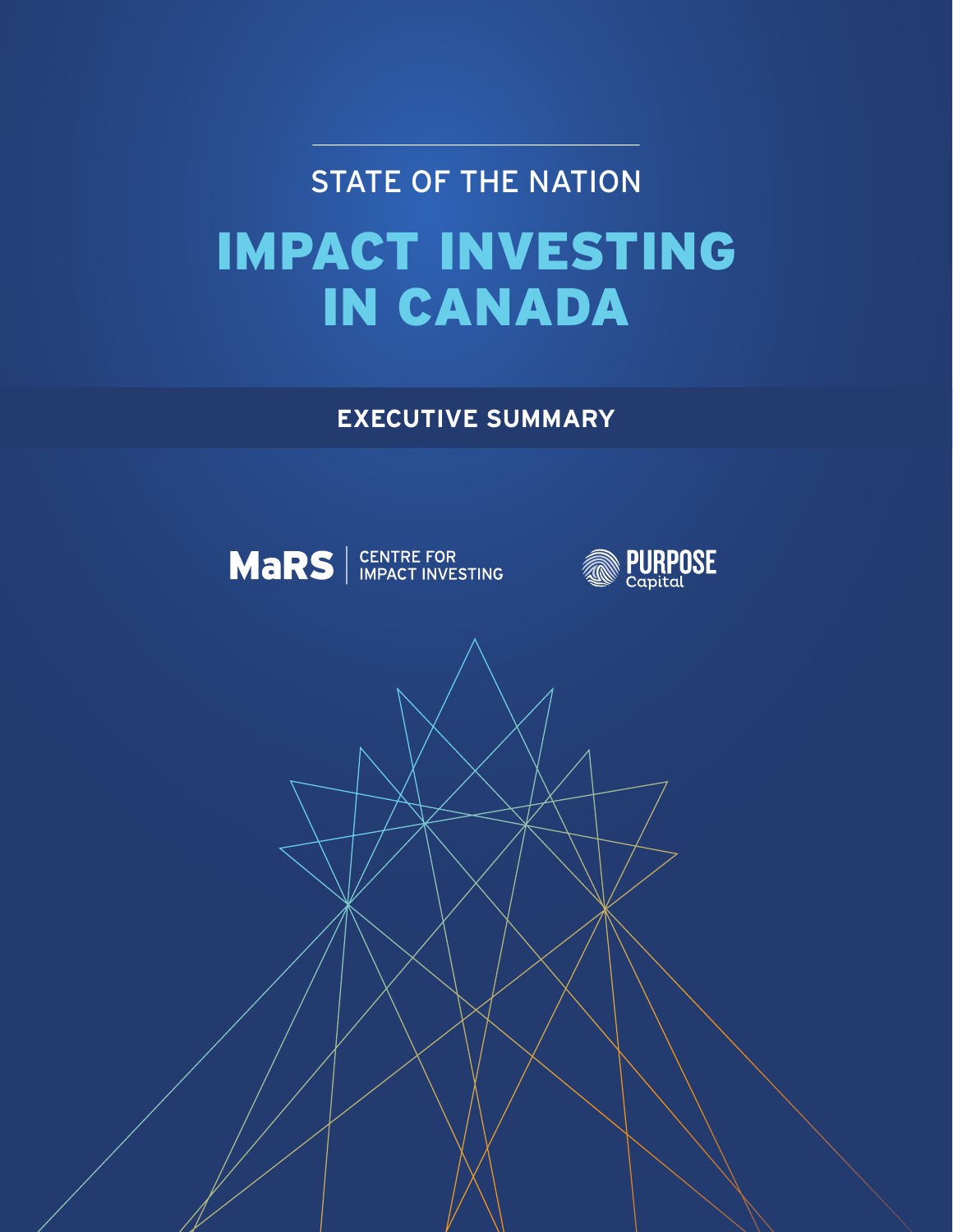### FOUR EXAMPLES OF IMPACT INVESTING IN CANADA TODAY

### FIRA FONDS D'INVESTISSEMENT POUR LA RELÈVE AGRICOLE

In 2010, the FONDS de solidarité FTQ, the Government of Québec and Desjardins Capital joined to create The Fonds d'investissemnet pour la relève agricole (FIRA), a \$75-million private fund established to support sustainable agriculture and encourage the next generation of farmers in Quebec. The program provides patient capital in the form of subordinated loans or lease agreements of farmland, allowing young farmers time to establish their agricultural business in the early years. Property acquisition by FIRA allows for 15-year leases with exclusive right of redemption through entire lease.

Learn more: www.lefira.ca

## 1  $\sim$  2  $\sim$  2  $\sim$  2

#### SOLAR SHARE COMMUNITY BOND

Created in 2010 by TREC Renewable Energy Co-op. Solar Share is a non-profit co-operative with a mission to develop community-based solar electricity generation in Ontario by engaging residents and investors in projects that offer tangible financial, social and environmental returns. Solar Share bonds are backed by 20-year government agreements under Ontario's Feed-in Tariff program and are secured by mortgages on title. Ontario residents who become Solar Share Co-op members can purchase the bonds on a five-year term.

Learn more: www.solarbonds.ca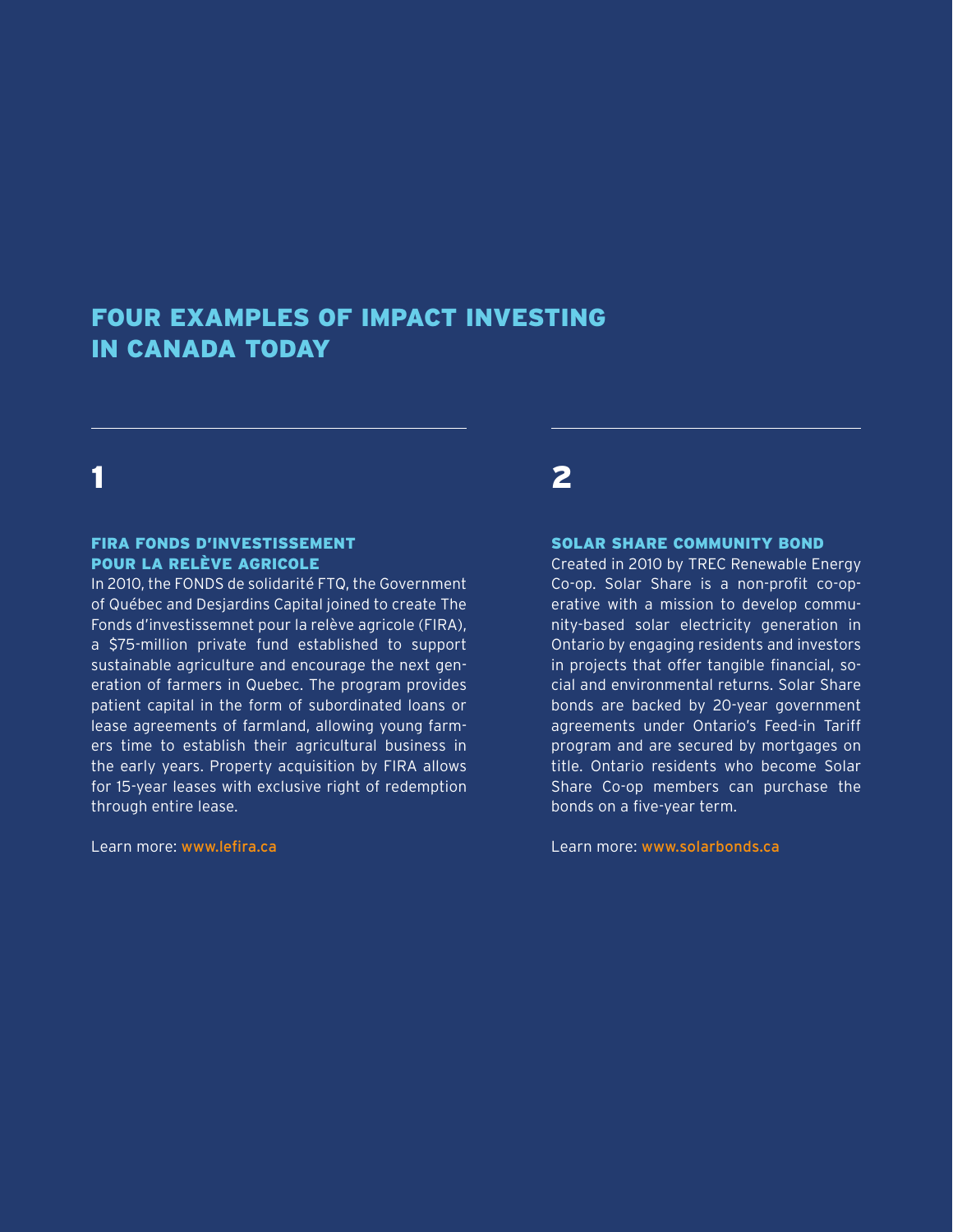## $3$  4

#### RENEWAL3

Renewal3 is part of Renewal Funds; it was started by Carol Newell and Joel Solomon, who met through a network of individuals using wealth for good. Renewal Partners was formed in 1994 to make debt and equity investments in triple-bottom-line companies. Renewal Funds invests social venture capital in early-growth stage companies in North America and is designed to deliver above-market returns at a lower risk profile than traditional venture capital funds. Sectors include organic and natural food, green products and environmental innovation. Renewal3 established a trust structure that allows Canadian foundations to invest. The trust structure is required, as current regulations do not allow foundations to invest in limited partnerships. Renewal3 has 16 Canadian foundations providing mission-related investments.

Learn more: www.renewalfunds.com

#### RBC GENERATOR FUND

The RBC Generator Fund was established in 2012, as a \$10-million pool of capital to invest in for-profit businesses that tackle social or environmental challenges while generating market or near-market financial returns. Investment areas include energy, water, youth employment and community hiring for disadvantaged groups.

Learn more: www.rbc.com/socialfinance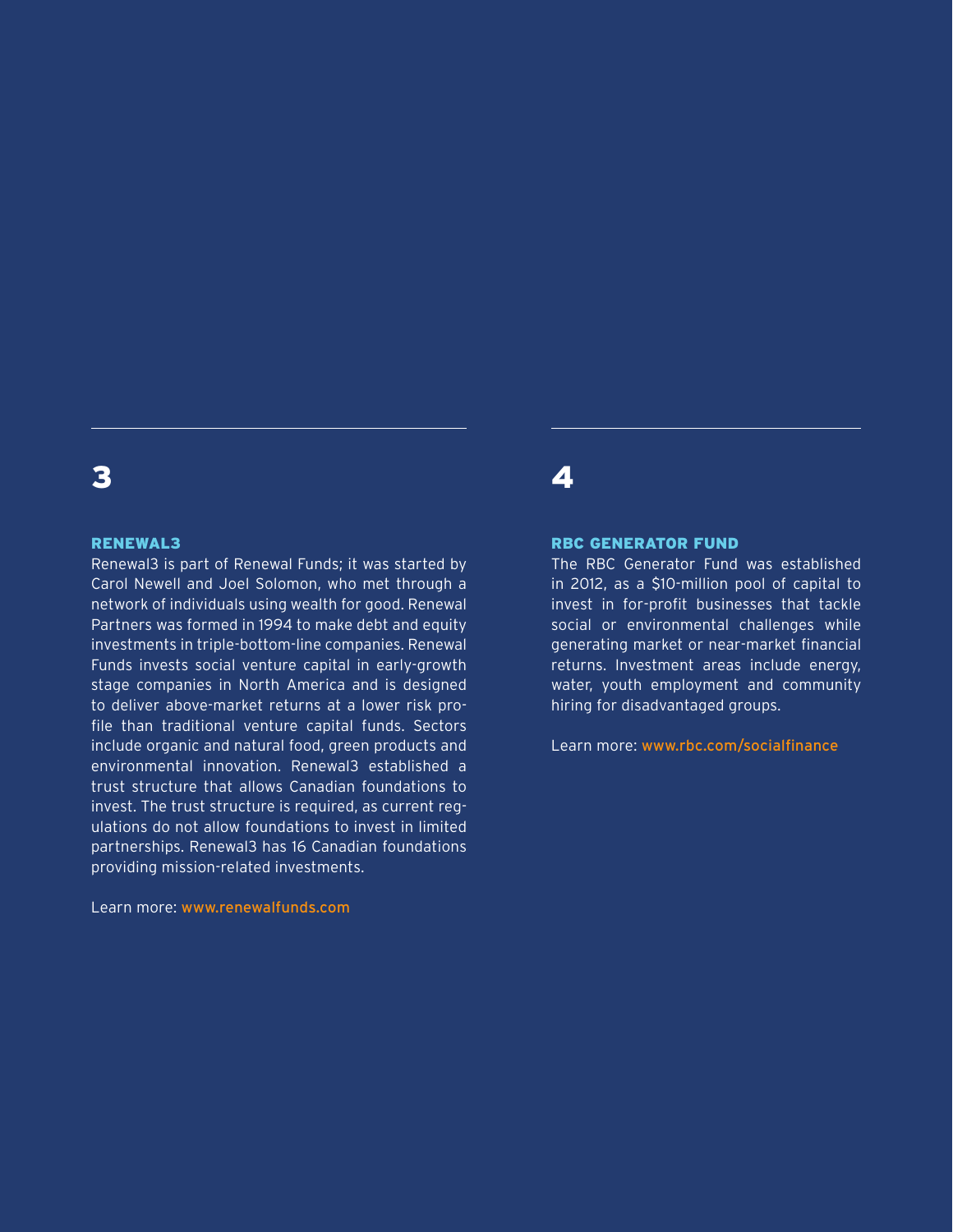### AUTHORS

**Karim Harji,** Purpose Capital **Joanna Reynolds,** MaRS Centre for Impact Investing **Hilary Best,** Purpose Capital **Mathu Jeyaloganathan,** Purpose Capital

### RESEARCH

**Ellen Martin,** MaRS Centre for Impact Investing **Lexi Rose,** Royal Bank of Canada **Kelly Gauthier,** Purpose Capital **Muska Ulhaq,** MaRS Centre for Impact Investing

Published: March 2014.



**RBC Foundation** 

The development and publication of this report was made possible through a financial contribution from the RBC Foundation.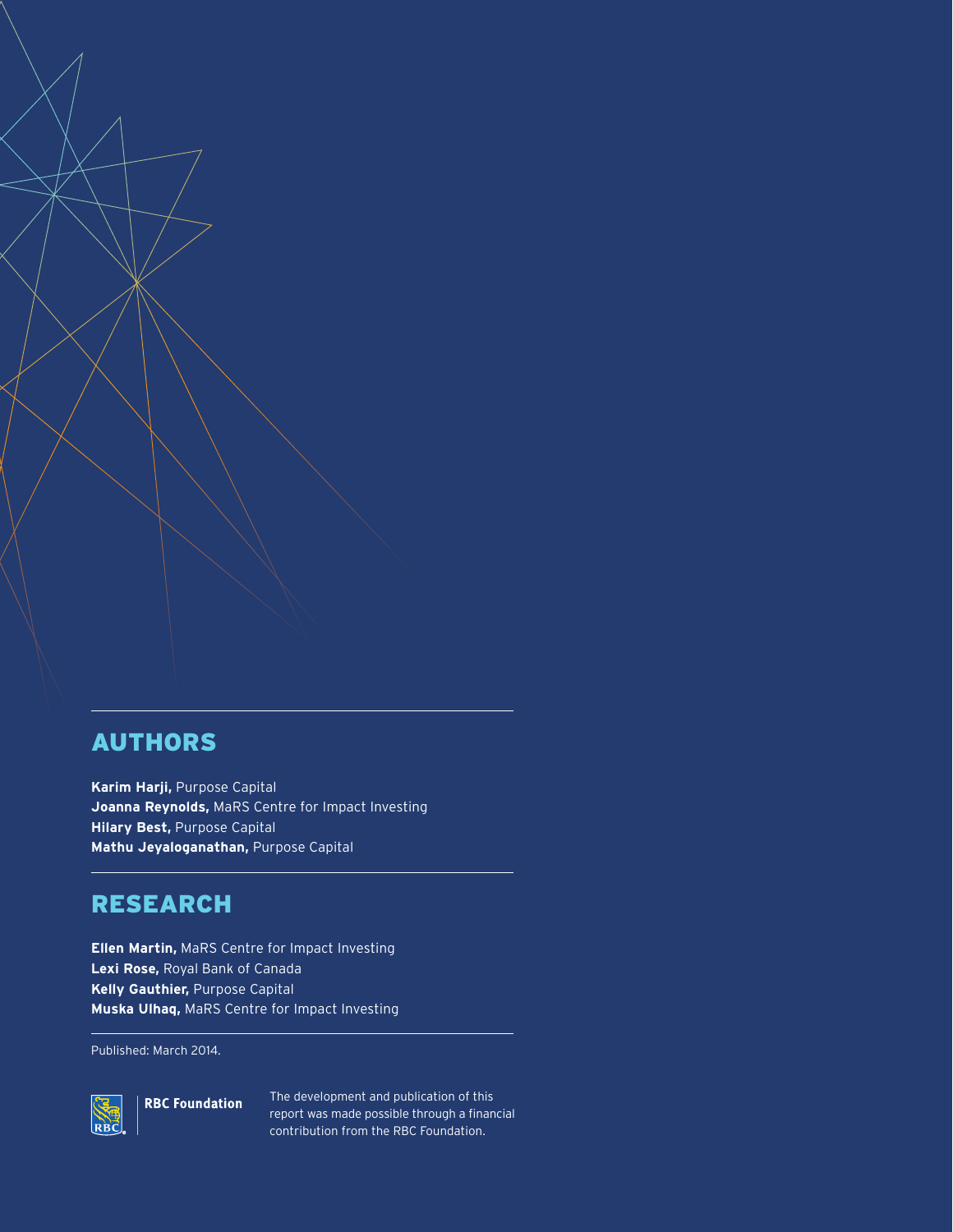#### INTRODUCTION TO IMPACT INVESTING **1.0**

Canadians are faced with persistent social and environmental challenges that require cost-effective solutions. Our future ability to meet growing needs in education, healthcare, energy, climate change, and the inclusion of vulnerable populations such as seniors, people with disabilities and new Canadians, requires an integrated approach to link and unlock economic and social value.

In a traditional bifurcated system, governments and community organizations focus on meeting social needs through grants, donations and non-repayable contributions, while capital markets are focused on financial returns and economic growth. Our limited progress in addressing the most challenging social and environmental issues of our time suggest that this binary approach is no longer sufficient.

A new set of solutions that bridge the public, private and social sectors is emerging. Impact investing is an approach to financing these new models to accelerate positive social change. Impact investments are "investments intended to create positive impact beyond financial returns."**<sup>1</sup>**

While impact investing is a relatively new term, the practice of intentionally investing for financial returns and positive social impact is not new in Canada. Traditionally, this activity has been grounded in local trends and needs, in response to pressing national social or environmental challenges.

### Impact investment is differentiated from traditional investment by:

**1. Investor intention:** Investors seek to allocate capital (debt, equity or hybrid forms) to investments where they expect both to receive a financial return (ranging from return of principal to market-beating returns) and a defined societal impact.

**2. Investee intention:** Business models for investees (whether they are for-profit or non-profit enterprises, funds or other financial vehicles) are intentionally constructed to seek financial and social value.

**3. Impact measurement:** Investors and investees are able to demonstrate how these stated intentions translate into measureable social impact.

#### ABOUT THE STATE OF THE NATION REPORT **2.0**

The State of the Nation report responds to a need to better understand the nature of impact investing activity in Canada, the ways in which it is evolving and maturing and the areas in which it could grow or falter.

If you are an investor or financial advisor, this report will help you understand what impact investing is and where it is most active across 10 impact sectors. If you are a business or social entrepreneur, this report will provide you with examples of investments that have enabled entrepreneurs to open, operate or expand their businesses or initiatives. For those advancing public and institutional policy, this report will provide a snapshot of recent activities to enhance a supportive regulatory environment.

Readers can follow the target audience icons to identify sections that may be of particular relevance to their interests.

In this report, we do not estimate a total market size, but instead describe the components that make up the "supply side"**2** of impact investment (capital), as well as an analysis of existing products (funds and related financial vehicles).

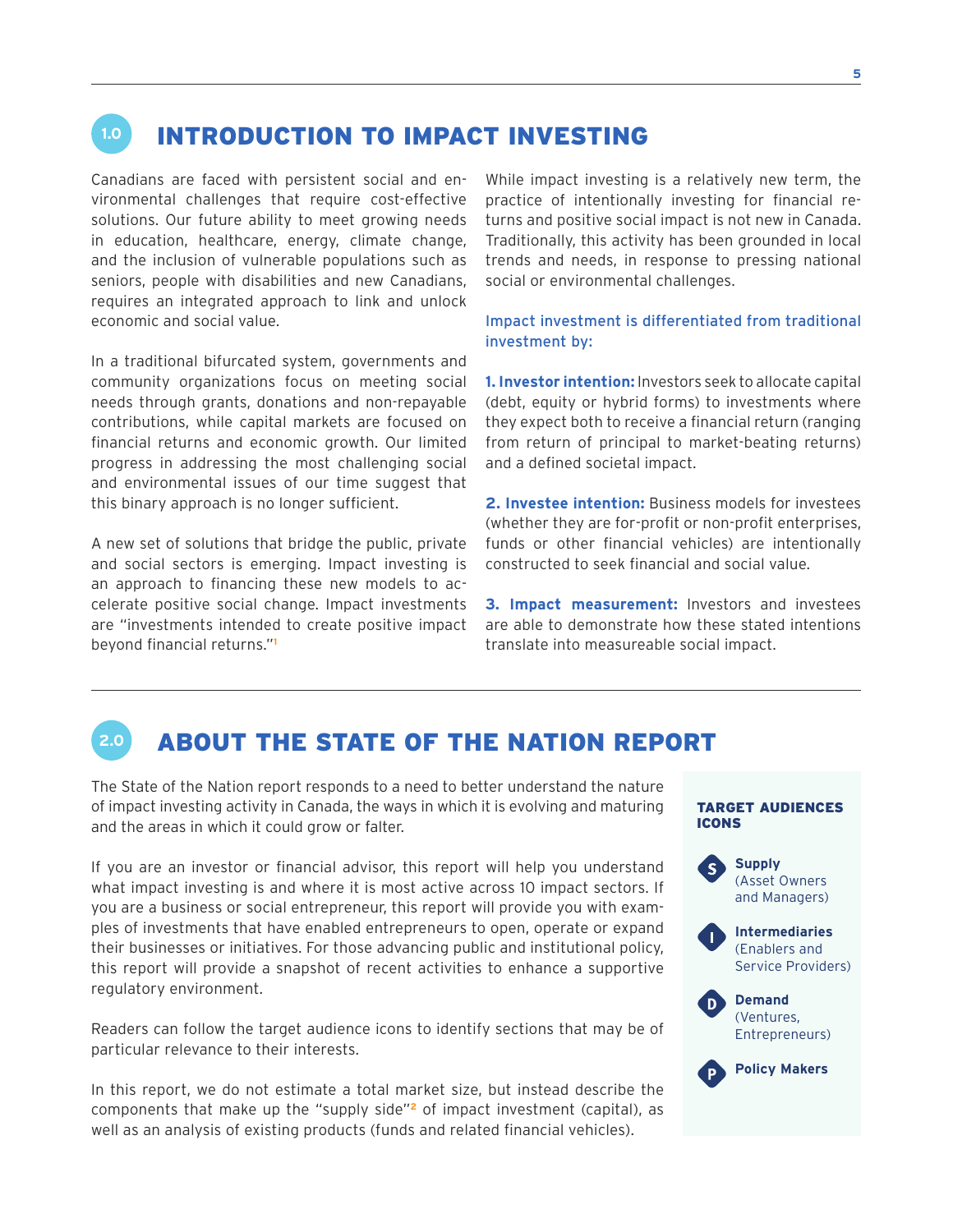#### SUPPLY-SIDE MARKET ESTIMATE PRODUCT-BASED MARKET ESTIMATE

| <b>SEGMENT</b>                               |                             | <b>ESTIMATED TOTAL VALUE</b><br>OF IMPACT ASSETS UNDER<br><b>MANAGEMENT (2012)</b> |                      | <b>SEGMENT</b>        | <b>ESTIMATED TOTAL VALUE</b><br>OF IMPACT ASSETS UNDER<br><b>MANAGEMENT (2012)</b> |
|----------------------------------------------|-----------------------------|------------------------------------------------------------------------------------|----------------------|-----------------------|------------------------------------------------------------------------------------|
| <b>High Net Worth Individuals</b>            |                             | Data unavailable*                                                                  |                      | Cash and Cash         | Data unavailable*                                                                  |
| <b>Foundations</b>                           |                             | \$287,800,000                                                                      |                      | <b>Equivalents</b>    |                                                                                    |
| Community<br><b>Finance</b><br>Organizations | <b>Aboriginal Financial</b> | \$491,000,000                                                                      |                      | <b>Private Debt</b>   | \$50,014,525                                                                       |
|                                              | <b>Institutions</b>         |                                                                                    |                      | <b>Public Debt</b>    | \$450,000,000                                                                      |
|                                              | <b>Community Loan</b>       | \$45,370,900                                                                       |                      | <b>Private Equity</b> | \$240,200,000                                                                      |
|                                              | <b>Funds</b>                |                                                                                    | <b>Public Equity</b> | No Available Products |                                                                                    |
| <b>Financial</b><br><b>Institutions</b>      | <b>Credit Unions</b>        | \$1,348,321,810                                                                    |                      | Venture<br>Capital    | \$858,000,000                                                                      |
|                                              | <b>Chartered Banks</b>      | Data unavailable*                                                                  |                      |                       |                                                                                    |
| <b>Pension Funds</b>                         |                             | Data unavailable*                                                                  |                      | <b>Total</b>          | \$1,598,214,525                                                                    |
| Government                                   |                             | Data unavailable*                                                                  |                      |                       |                                                                                    |
| <b>Total</b>                                 |                             | \$2,172,492,710                                                                    |                      |                       |                                                                                    |

\*For those segments for which data is unavailable, a more thorough explanation of data limitations is included within that particular segment's narrative. "Data unavailable" does not necessarily mean that no data is available but rather that data limitations prevent us from offering a true estimate of the segment's size.

Please note: This report includes publicly available data as well as proprietary/confidential data.

### **3.0** THE SUPPLY SIDE: IMPACT INVESTORS

#### HIGH NET WORTH INDIVIDUALS

Canada is home to many high net worth individuals (HNWIs). While impact investing has not yet gained strong traction in Canada among HNWIs, several of these individuals serve as pioneers in the market, often providing high-risk capital to early or growthstage social businesses. For example, the National Angel Capital Organization's 2012 survey of angel investment groups captured \$3.2 million of investment in cleantech ventures.**3** In other cases, HNWIs have established family foundations that have invested in Canadian impact funds as a vehicle to explore impact investing. At present, there is no significant data on Canadian family office engagement, but it is possible that their involvement remains under the radar.

#### FOUNDATIONS

With a strong commitment to social and environmental goals, Canadian foundations represent leading impact investors across several sectors. In spite of this, impact investment activity appears to be concentrated among a few foundations, with many only beginning to test the waters. Across Canadian foundations, approximately \$207.5 million are currently invested in mission-related investments (MRI) and \$80.3 million in program-related investments (PRI).**<sup>4</sup>** Foundations most commonly provide debt financing to non-profit and social-purpose for-profit organizations, with 77% of foundations investing through a third-party impact fund or capital program.**<sup>5</sup>**

#### COMMUNITY FINANCE ORGANIZATIONS

Community finance organizations, including community loan funds and Aboriginal financial institutions (AFIs), bring deep expertise and experience in addressing local issues through the provision of capital to underserved organizations, populations or regions.

#### **Community Loan Funds**

Our research has identified at least 14 community loan funds in Canada that provide debt financing to non-profit and for-profit organizations across sectors ranging from sustainable agriculture to affordable housing. Community loan funds are financed by large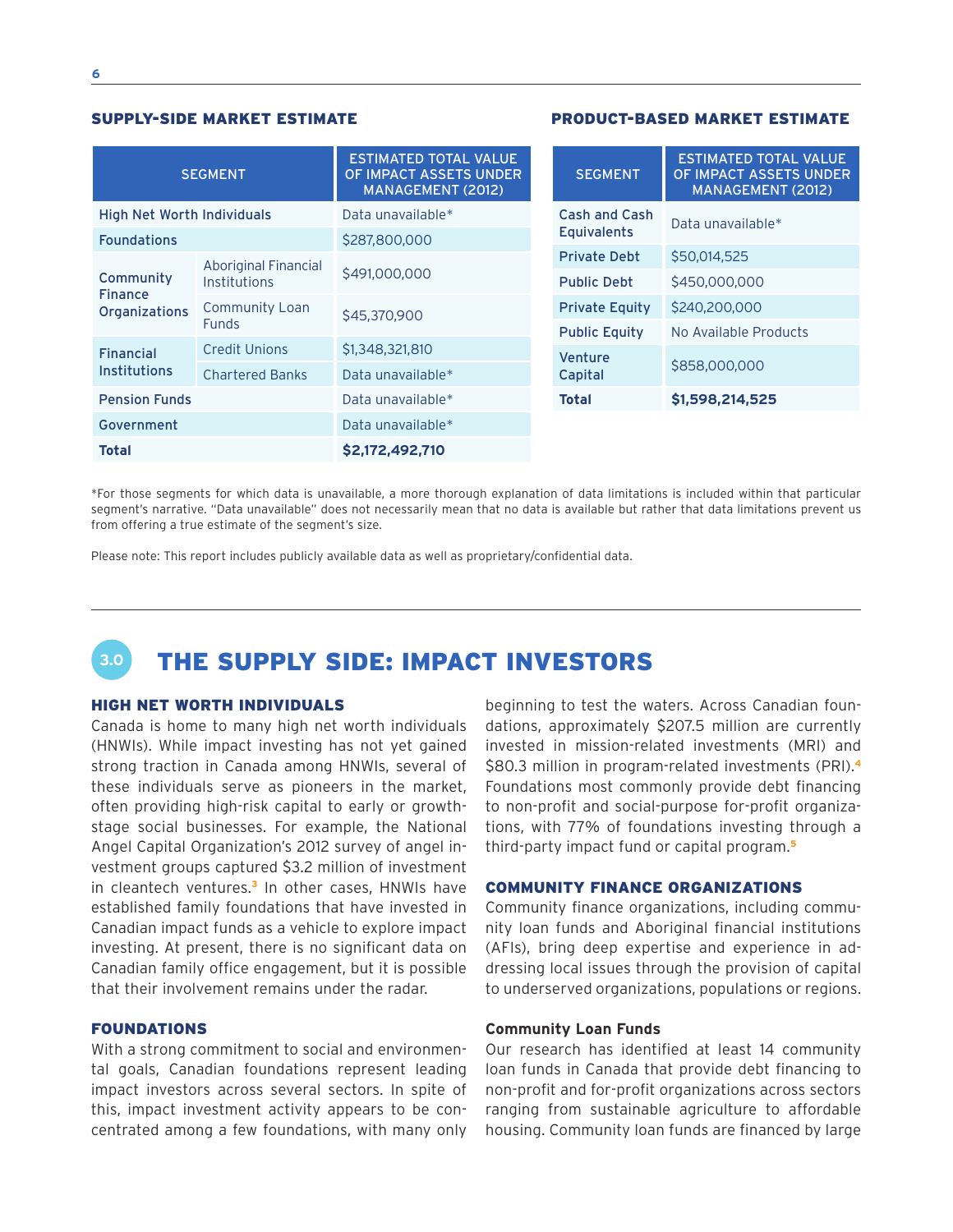institutional investors, private investors or retail investors, and currently have collective assets under management of more than \$45 million.**<sup>6</sup>**

#### **Aboriginal Financial Institutions (AFIs)**

In 2012, AFIs generated \$280 million in primary economic impact, leveraged \$80 million, generated 1,266 new jobs and maintained 2,869 full-time equivalent jobs. With an estimated capital gap of \$43.3 billion**<sup>7</sup>** for the Aboriginal economy, there is a strong and growing demand for AFI capital.

#### FINANCIAL INSTITUTIONS

#### **Credit Unions**

Impact investing is a natural fit for credit unions, whose principles of social responsibility, financial inclusion and community commitment are reflected in their missions, strategies and product offerings. The Responsible Investment Association (RIA) estimates that credit unions manage \$1.35 billion in impact-investing assets.**<sup>8</sup>**

#### **Chartered Banks**

While leading international financial institutions are engaged in impact investing, those in Canada have generally engaged in a limited manner. However, as awareness among their clients increases, Canadian banks are beginning to educate themselves on trends and opportunities in impact investing, and have begun to implement initiatives that align with their distinct corporate strategies. For example, RBC's announcement of a \$10-million investment in the RBC Generator,**9** a pool of capital for investing in for-profit businesses tackling social or environmental challenges, was well publicized as the first commitment of its kind. More recently, TD Bank has been actively considering impact investing for both its Canadian and US operations.**<sup>10</sup>**

#### PENSION FUNDS

Despite greater activity internationally, Canadian pension funds have displayed relatively little activity and interest in the field of impact investing. The Quebec worker funds are an important exception. These funds have invested extensively in the province's social economy, with investments adding up to more than \$6 billion in 2012,**11** and provide patient capital to the Fiducie du Chantier de l'économie sociale as well as to a variety of non-profits and social enterprises.

#### GOVERNMENT

Impact investment can allow government to achieve public policy goals through a wider range of financial strategies. Federal, provincial and municipal governments are engaging in co-investment; that is, they are investing in partnership with other individuals or organizations in order to achieve both a financial return and social objectives.**<sup>12</sup>**

#### RELATED SUPPLY-SIDE ACTORS

In addition to the supply segments described above, there are a number of other institutions whose activities align closely with impact investing, but do not fit neatly within our definition due to the broad range of activities they undertake. As these institutions develop and as data becomes more robust, there may be an opportunity to segment their impact-investing activities for inclusion. These institutions include Community Futures Development Corporations (CFDCs) and Community Economic Development Investment Funds (CEDIFs).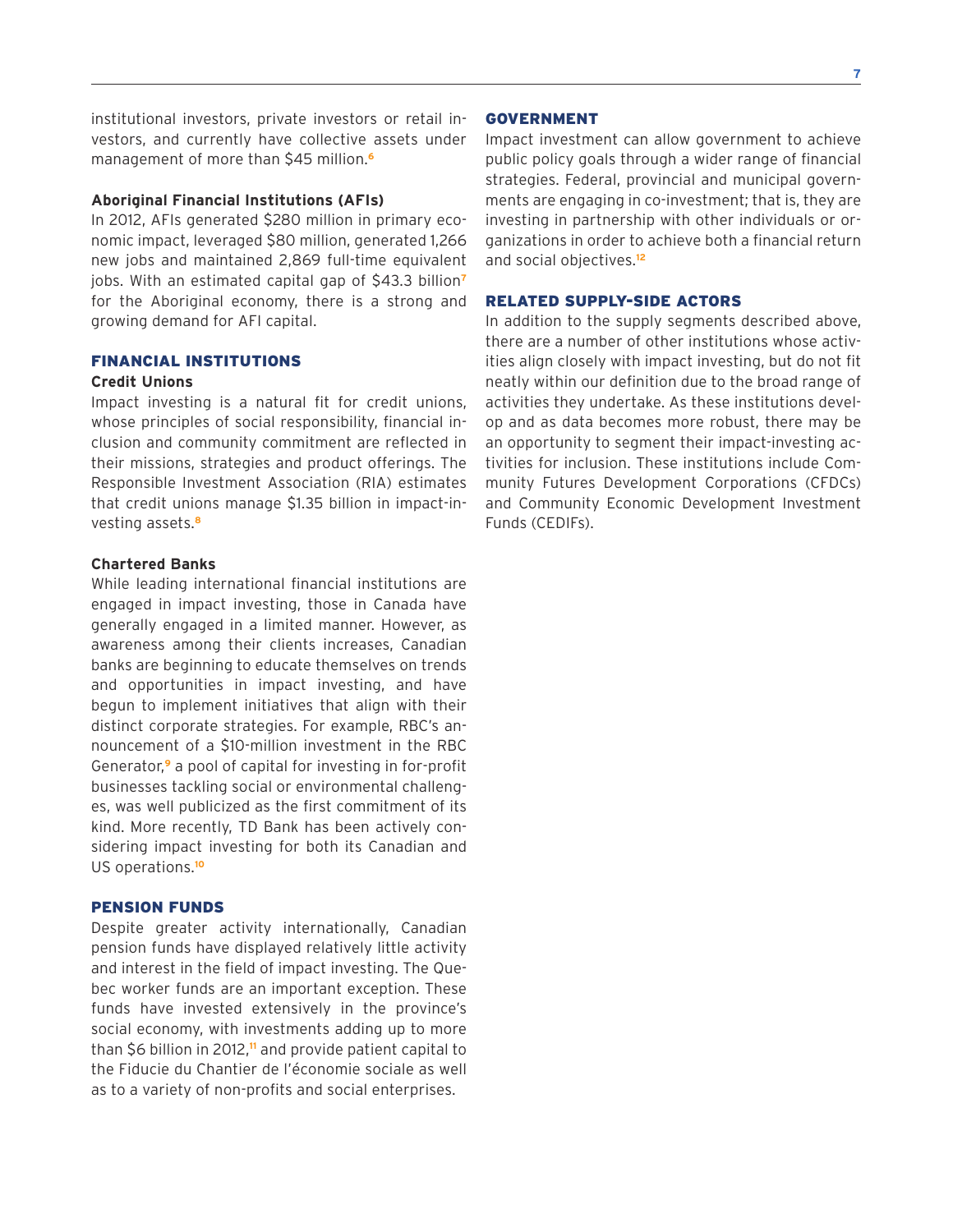#### FINANCIAL PRODUCTS **4.0**

Impact investment products in Canada are offered across a spectrum of asset classes. Within in Canada, there are approximately 45 impact investment products, with private debt products being the most common. Although products are available across many asset classes, there is a significant lack of diversity and depth within each asset class.

Specifically, there is a dearth of products available for retail investors. The lack of retail products can be attributed to a variety of factors, including incomplete information on consumer demand and preferences, fragmented product pipelines, regulatory restrictions

around retail products, limited distribution platforms, and a lack of knowledge and education for financial planners and advisors. Moving forward, education for financial advisors and planners may help to unlock the capital of retail investors for impact investing products.

Furthermore, certain asset classes are limited to specific sectors: for example, energy related products comprises the majority of venture capital products under review, while private debt products are primarily focused on affordable housing and community facilities, as well as non-profits and social enterprises.**<sup>13</sup>**

**5.0**

### CONNECTING THE MARKET: INTERMEDIARIES & ENABLERS

Intermediaries facilitate the channelling of capital between the supply and demand sides of a capital market. The marketplace of dedicated impact-investing intermediaries is growing, but at present remains quite small. In response, some impact investors are playing the role of an intermediary themselves: providing technical advice to help prepare social ventures to become investment-ready, while also conducting due diligence and placing capital. As the marketplace matures, a wider array of service providers may develop in order to take on these functions.

Market enablers are organizations working to increase the knowledge and capacity of entrepreneurs and investors, with the aim of growing the impact-investing marketplace in Canada. Market enablers promote the growth of the impact-investing marketplace through education, research and development of market data, and market development; and by supporting culture shifts, building talent and convening working groups.

Currently, there is a fragmentation in the investment pipeline between the innovative social ventures that are demanding capital and the impact investors who are supplying capital. This fragmentation is symptomatic of the nascent stage of development of the impact-investing market. At present, there is a critical

gap in the knowledge, expertise and capacity of both the supply- and demand-sides of the market to actually place or receive capital. A lack of access to and awareness of investment opportunities makes finding high-quality, impact-oriented ventures a challenge for investors. These early barriers initially translate into higher transaction costs associated with assessing and understanding social ventures, especially due to the relatively small size of deals in the impact-investing marketplace.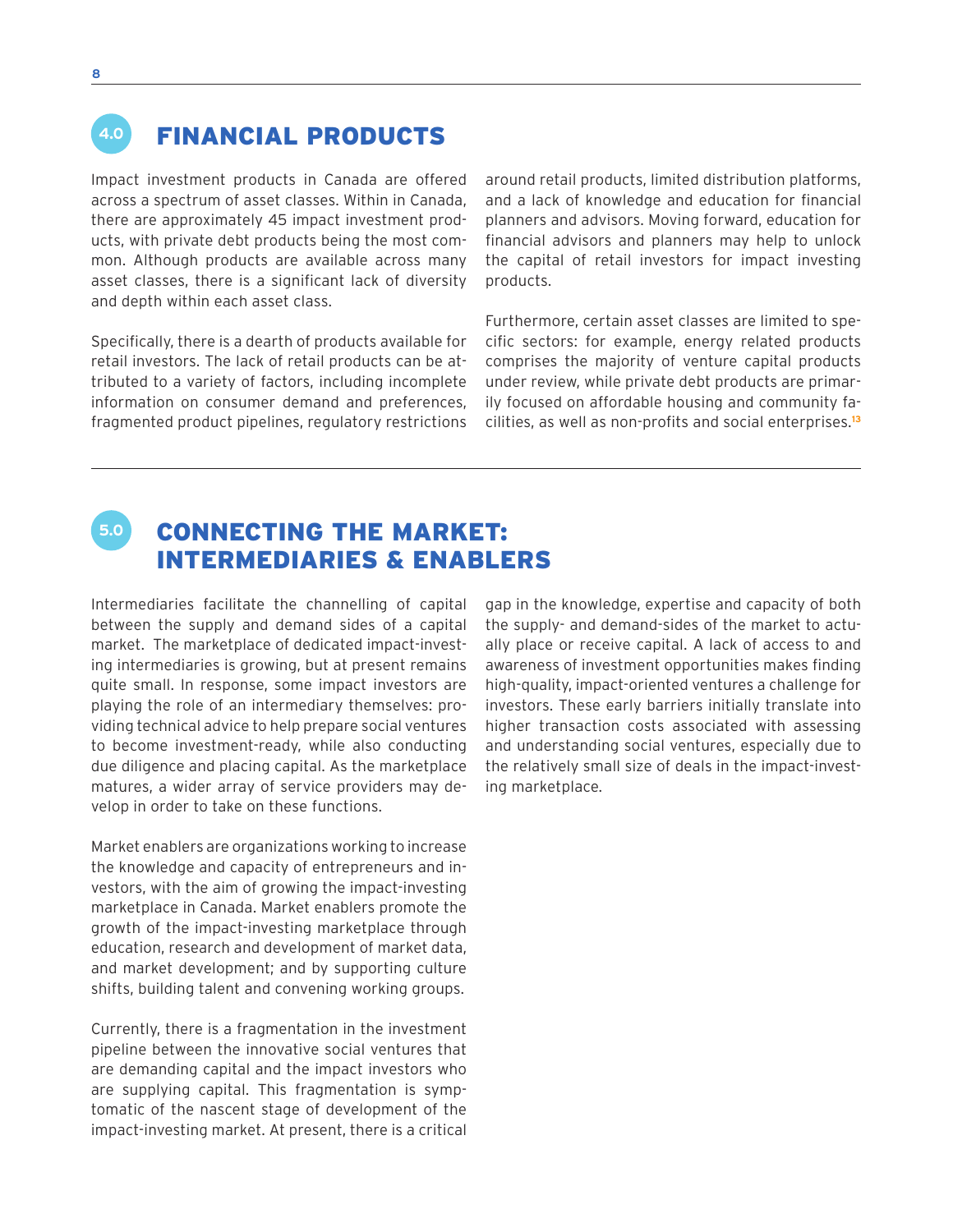### **6.0** THE DEMAND FOR CAPITAL: SECTOR REVIEW

Impact investment products in Canada are offered across a spectrum of asset classes. Within in Canada, there are approximately 45 impact investment products, with private debt products being the most common. Although products are available across many asset classes, there is a significant lack of diversity and depth within each asset class.

Specifically, there is a dearth of products available for retail investors. The lack of retail products can be attributed to a variety of factors, including incomplete information on consumer demand and preferences, fragmented product pipelines, regulatory restrictions around retail products, limited distribution platforms, and a lack of knowledge and education for financial planners and advisors. Moving forward, education for financial advisors and planners may help to unlock the capital of retail investors for impact investing products.

Furthermore, certain asset classes are limited to specific sectors: for example, energy related products comprises the majority of venture capital products under review, while private debt products are primarily focused on affordable housing and community facilities, as well as non-profits and social enterprises.**<sup>13</sup>**

#### AFFORDABLE HOUSING

**MEDIUM ACTIVITY HIGH INTEREST** 

The affordable housing sector represents an area of great need, with approximately 1.5 million Canadians in core housing need.**15** While the sector has had some innovative impact investment activity, primarily through the creation of housing development corporations and bond offerings, activity has been limited to date.

#### ENERGY

#### **HIGH ACTIVITY > HIGH INTEREST**

The renewable energy sector is accelerating quickly, driven by global concern and domestic targets for climate-friendly energy production. Energy conservation and energy efficiency remain important supporting priorities. Impact investment opportunities exist across the value chain, notably small-scale projects in the hydro, biomass and energy conservation segments.

#### AGRICULTURE

**MEDIUM ACTIVITY A** HIGH INTEREST

Driven by strong consumer demand, the sustainable agriculture sector has taken off. Impact investors are placing their capital in ventures that are working to improve environmental outcomes, either through the direct production of agricultural goods or through supportive technologies designed to reduce environmental impact.

#### ENVIRONMENT AND WATER

**HIGH ACTIVITY HIGH INTEREST** 

Growing environmental consciousness among consumers and an increasing focus on the efficient use of resources and green infrastructure have created multiple investment opportunities in the environmental sector.

### FINANCIAL SERVICES

**LOW ACTIVITY MEDIUM INTEREST**

Canada has a strong tradition of providing accessible financial services to its most vulnerable populations. Innovations in microfinance and inclusive banking are growing the market for financial services that generate both financial and social returns.

#### EDUCATION

**LOW ACTIVITY LOW INTEREST**

Education has not been a priority sector for Canadian impact investors to date, due to the nation's strong government-funded education systems. However, opportunities do exist to address pressing needs, such as improving connections between the high school and post-secondary systems, workplace skills training, adult literacy, and technology and design for special needs students.

#### HEALTH

**LOW ACTIVITY MEDIUM INTEREST**

Health is a primary sector of focus for impact investors outside of Canada, in emerging and developing markets. Our government-funded healthcare system has reduced the need for private capital to address issues of access. Instead, impact investments in the Canadian health sector largely focus on innovations that yield better patient outcomes.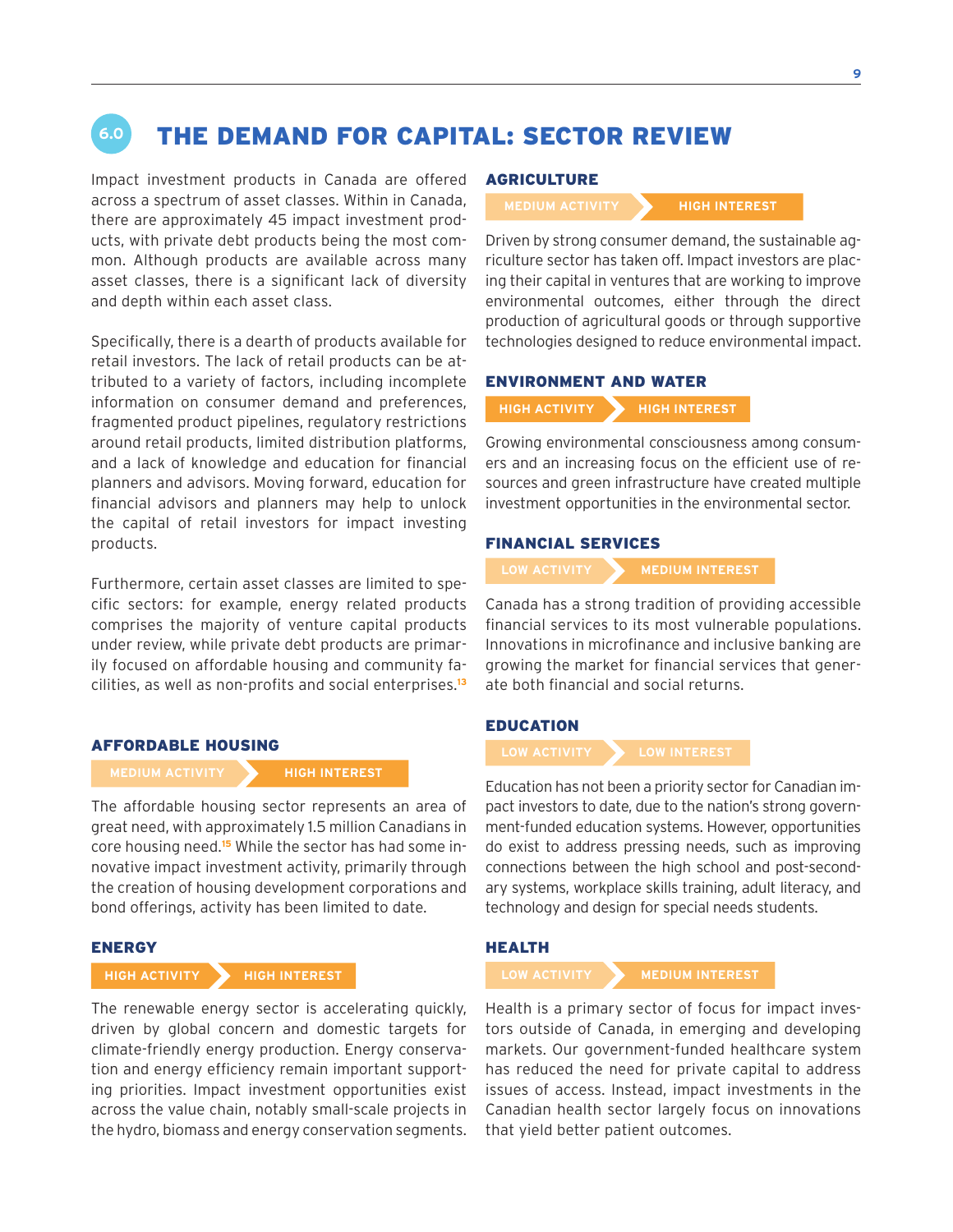### NON-PROFITS AND SOCIAL ENTERPRISES

### **MEDIUM ACTIVITY MEDIUM INTEREST MEDIUM ACTIVITY HIGH INTEREST**

Canada's social sector faces structural challenges in accessing conventional, sustainable and long-term financing. Impact investors play an important role in unlocking capital for non-profits and social enterprises that are harnessing business models that align with their missions and that have the ability to generate both financial returns and amplify social impact.

#### ABORIGINAL BUSINESS

As the Aboriginal business sector grows, more impact investors are looking for opportunities to partner with these enterprises in order to address the systemic disadvantages faced by Aboriginal communities, while also generating financial returns. This sector is led by Aboriginal-focused funds, which are proving the sector's immense potential.



### **7.0** IMPACT MEASUREMENT

Both supply- and demand-side actors use impact measurement for a variety of purposes. Investors use impact measurement throughout the investment life cycle to define their impact goals, select investments that fit with these goals, monitor the impact of their investments and report to stakeholders on impact-value creation. Ventures use impact measurement to enhance their social impact, improve their performance and communicate their value to potential or current investors. At the field level, social metrics are essential to supporting the development of social finance tools and investment vehicles**16** and to attracting capital.**17 18** 

Selected measurement frameworks include:

- **· Impact Reporting and Investment Standards (IRIS)** and the Global Impact Investing Rating System (GIIRS), both used by the B Analytics platform; these allow investors to compare data across sectors, regions and organizational sizes.
- Social Return on Investment (SROI) is a measurement framework used to monetize the social value created by social or environmental initiatives.
- Environmental, Social and Governance (ESG) metrics are commonly used; they are largely associated with the practice of responsible investing among large institutional investors.
- Demonstrating Value is a measurement tool, targeted toward social ventures, that combines business performance monitoring with social impact evaluation.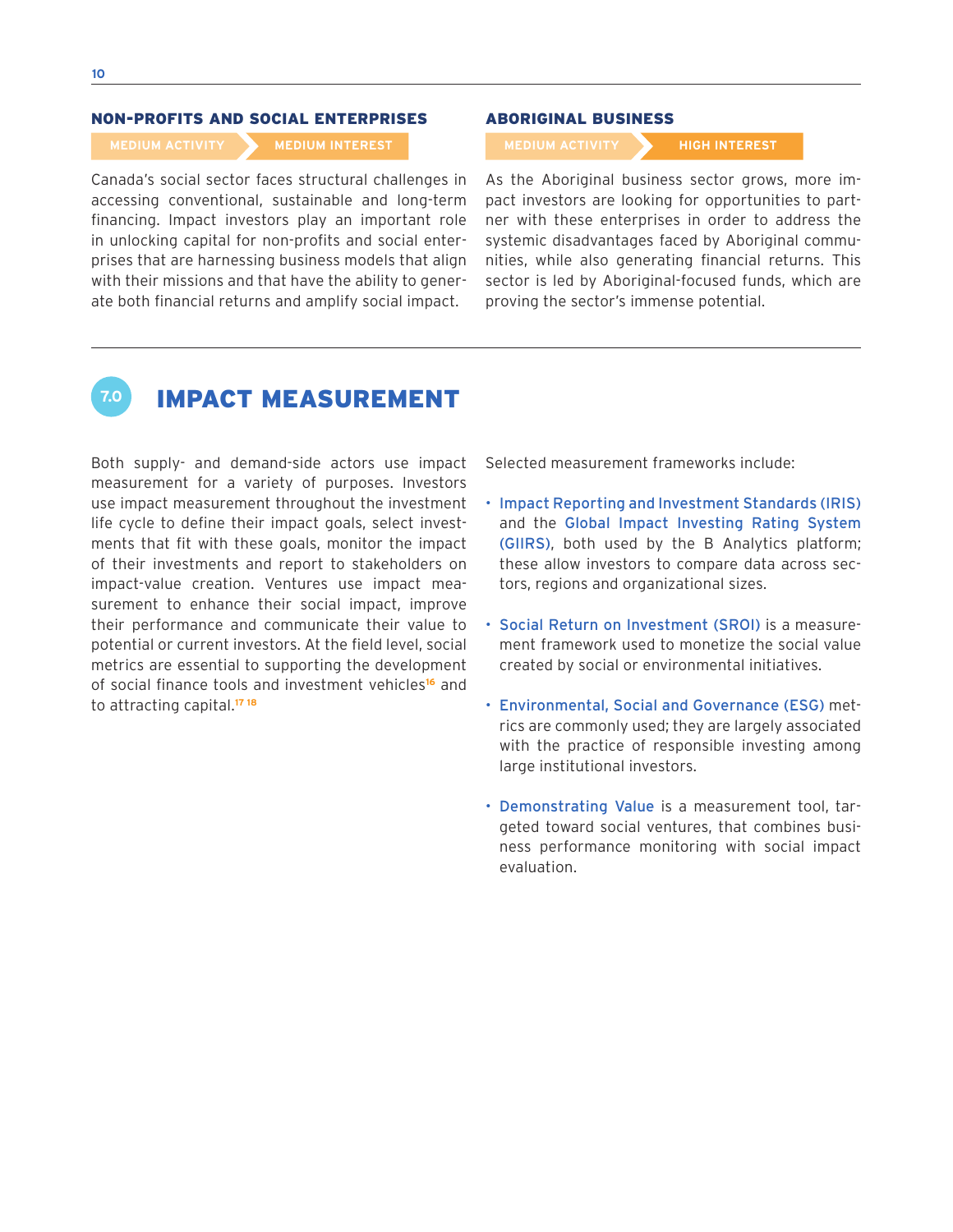## **8.0** GOVERNMENT ENGAGEMENT

Federal, provincial and municipal governments play an important role in building the infrastructure necessary to advance impact investing. Governments are able to do this by using different mechanisms, both direct and indirect, that can effectively shape the policies and programs necessary to develop and grow the impact investing market.

Borrowing from the impact investing policy framework proposed by the Impact Investing Policy Collaborative (IIPC), we outline the role of government as an outside influence through three categories of policy intervention: directing capital, supply development and demand development.

Across Canada, there has been very limited change in investment rules and requirements that support supply development for impact investing, though this is slowly beginning to evolve in areas such as program-related investing, missionrelated investing and crowdfunding.

| <b>POLICY FRAMEWORK</b>                                 |                                                                   |                                     |  |  |  |  |
|---------------------------------------------------------|-------------------------------------------------------------------|-------------------------------------|--|--|--|--|
| <b>SUPPLY</b><br><b>DEVELOPMENT</b>                     | <b>DIRECTING</b><br><b>CAPITAL</b>                                | <b>DEMAND</b><br><b>DEVELOPMENT</b> |  |  |  |  |
| Investment rules<br>and requirements                    | Taxes, subsidies,<br>reporting requirements<br>and intermediation | Enabling "corporate"<br>structures  |  |  |  |  |
| Co-investment                                           | <b>Procurement</b>                                                | <b>Capacity building</b>            |  |  |  |  |
| Government influence<br>Government direct participation |                                                                   |                                     |  |  |  |  |

#### **Policy Framework**

Source: Pacific Community Ventures, Impact Investing: A Framework for Policy Design and Analysis.

In Canada, government intervention through tax credit and incentive programs has been the most notable, directing capital to community enterprises or businesses with environmental and social mandates. While there have been some very successful examples of directing capital, for example, Nova Scotia's CEDIFs and Ontario's Green Energy Act, they are the exception rather than the rule.

Some provincial governments have also played a key role in developing demand for capital for social enterprises, for example, through enabling corporate structures. In Canada, two new hybrid corporate models were formed in 2012: the Community Contribution Company (CCC) in British Columbia and the Community Interest Company (CIC) in Nova Scotia.

Government attention to these issues is growing and may be approaching a point at which more concerted government strategies will successfully catalyze the impact investing marketplace.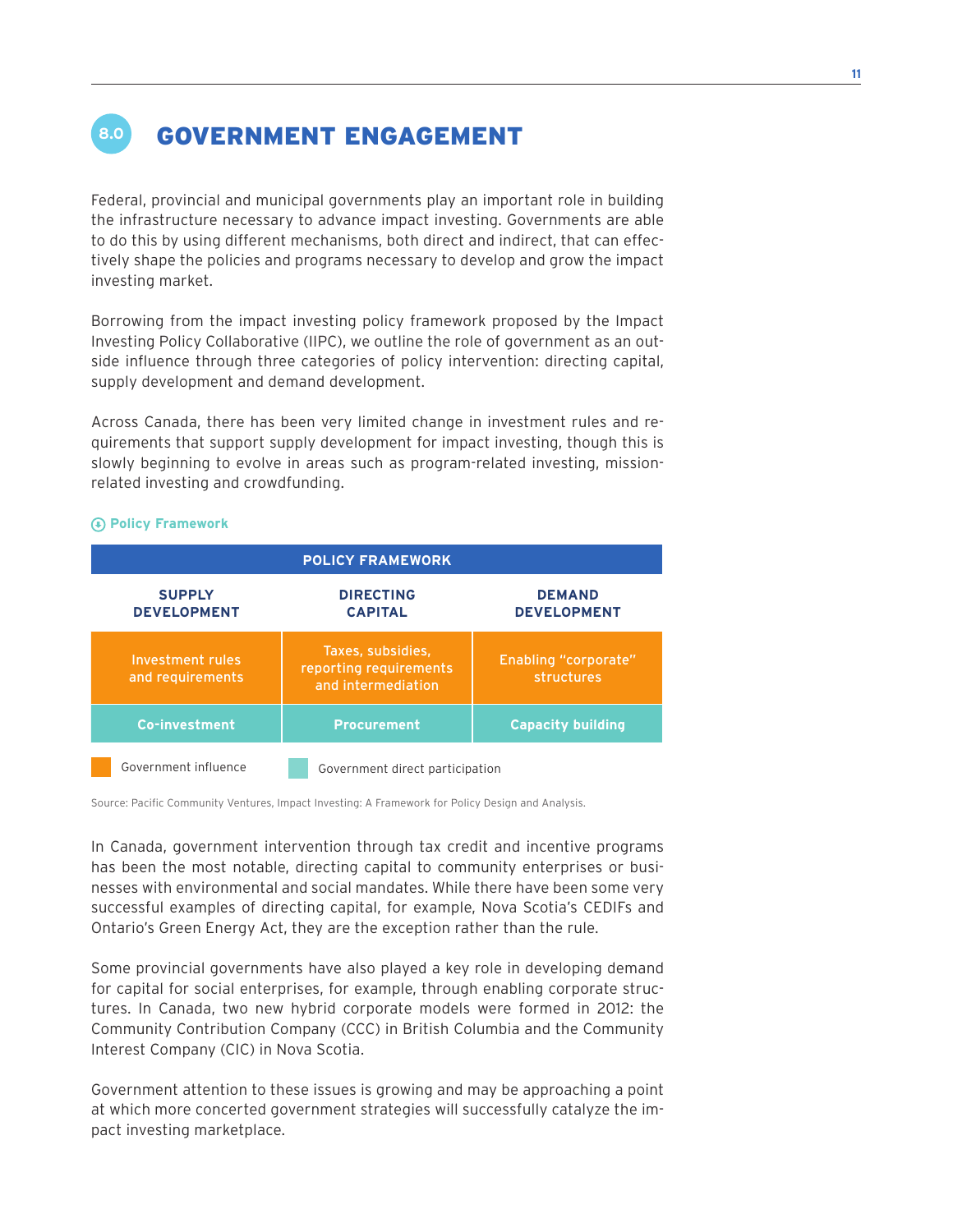## **9.0** SUMMARY & RECOMMENDATIONS

Our research demonstrates that interest in impact investing is increasing and gaining traction across Canada. However, there are still unrealized opportunities that are not being exploited. Leadership and resources are required to advance the impact-investing marketplace, as is more intentional collaboration across public, private and social sectors.

In order for the sum of activity in the market to be greater than its parts, intentional efforts will be needed to bridge traditional divides between the market elements identified in the State of the Nation report.

Across the country, leaders from the public, private and community sectors have emerged to advance efforts toward changing the way capital is invested. They have done this by:

- testing, learning and adapting new forms of finance and business practices, in order to create positive social or environmental impact with financial returns;
- advancing change in public and institutional policy in order to facilitate the flow and placement of capital; and
- strengthening the pipeline of investment-ready non-profit and forprofit social enterprises and impact initiatives.

The State of the Nation report provides a set of recommendations for individuals and organizations to use in order to enhance the activity and leadership around impact investing in Canada in the coming years. It also provides examples of organizations that are actively moving forward on some of the recommendations.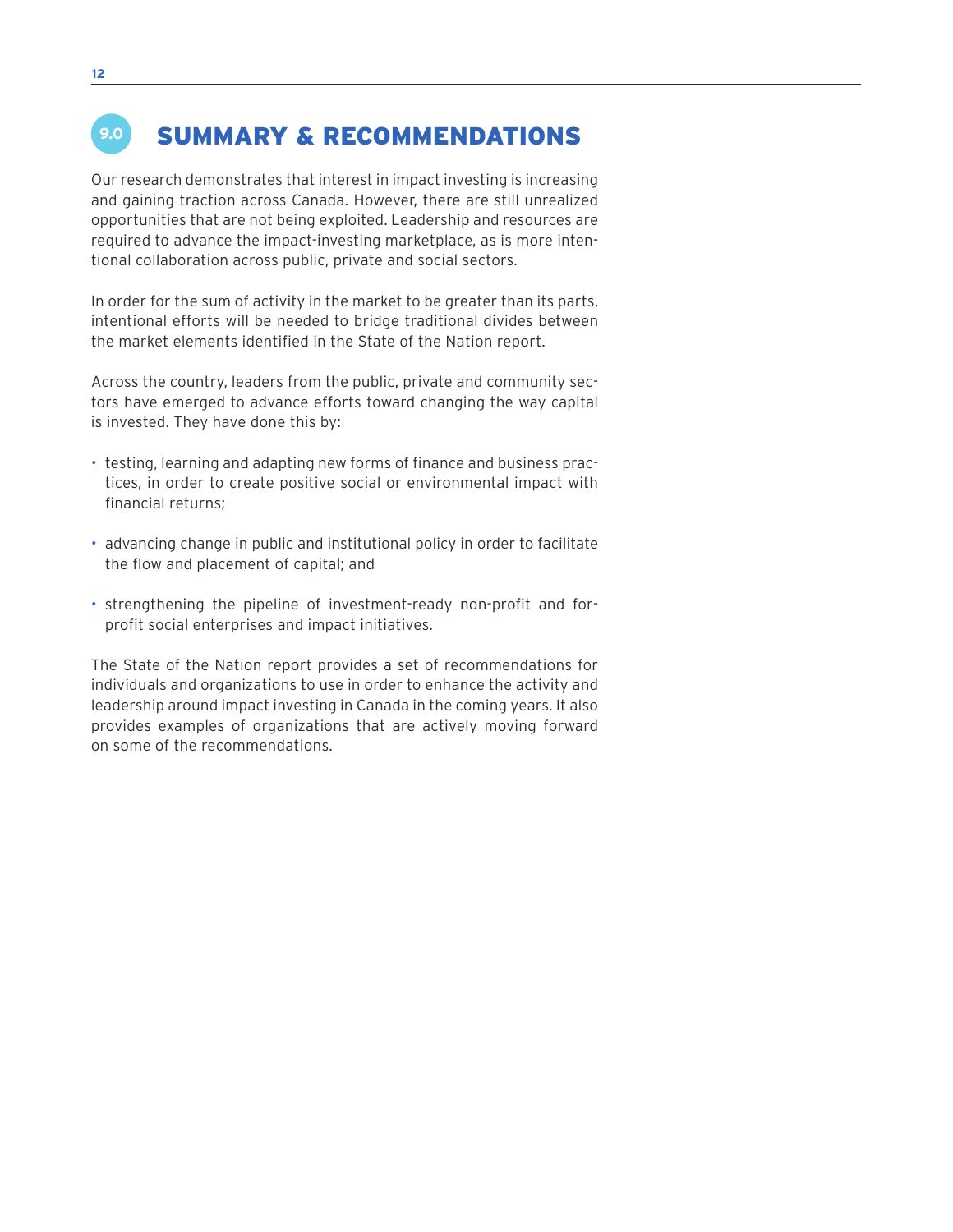### END NOTES

- **1** O'Donohue, N., Leijonhufvud, C. & Saltuk, Y. (2010). Impact investments: An emerging asset class. New York: J.P. Morgan Global Research. Retrieved from www.jpmorgan.com/pages/ jpmorgan/ investbk/research/impactinvestments
- **2** We use the terms "supply" and "demand" in this report to refer to the supply of and demand for capital, respectively. We recognize that other segments of the financial industry, in fact, may flip these two terms in how they are used, or use alternative terms such as buy-side and sell-side.
- **3** National Angel Capital Organization. (2013). 2012 Report on Angel Investing Activity in Canada. Retrieved from: https://nacocanada.com/wp-content/uploads/2013/09/NACO-2012-Report-on-Angel-Investment-Activity.pdf
- **4** Ibid.
- **5** Ibid.
- **6** Ibid.
- **7** Indian and Northern Affairs Canada (2009). Access to capital for business: scoping out the First Nation and Inuit challenge, Calculation based on 2003 data.
- **8** Social Investment Organization. (2013). Canadian Socially Responsible Investment: Review 2012. Retrieved from http://www.socialinvestment.ca/wp- content/uploads/CSRIR-2012-English.pdf
- **9** RBC Royal Bank. (2012). RBC Announces \$20 Million in Commitments to New Social and Environmental Initiative. Retrieved from http://www.rbc.com/newsroom/2012/0124-social-finance.html
- **10** TD Bank Group. (2013). The Landscape for Social Impact Investing—A White Paper. Retrieved from http://www.td.com/document/PDF/corporateresponsibility/publications/The-Landscape-for-Social-Impact-Investing-a-White-Paper-Links.pdf
- **11** Mendell, M. (2013). Democratizing Capital: Solidarity Finance in Quebec. International Forum Rethinking Economy: Social and Solidarity Economy in China and the World.
- **12** Cabinet Office Centre for Social Impact Bonds. (n.d.). Glossary. Retrieved from http://data.gov.uk/ sib\_knowledge\_box/glossary#letter\_c
- **13** Purpose Capital. (2013). Canadian Impact Investment Product Scan.
- **14** Burkett, I. (2013). Reaching underserved markets: The role of specialist financial intermediaries in Australia. Foresters Community Finance, Social Traders. Retrieved from http://www.foresters.org.au/ images/stories/publications/2013-03-04\_intreport\_web.pdf
- **15** Nelles, H. & Spence, A., (2013). Blended financing for impact: Opportunity for social finance in supportive housing. Retrieved from http://www.marsdd.com/wp-content/uploads/2013/03/ MaRS\_BlendedFinancingforImpact\_2013.pdf
- **16** Wisener, R. & Anderson, S. (2010). Social metrics in Canada: An environmental scan. In association with HRSDC.
- **17** Golden, K., Hewitt, A. & McBane, M. (2010). MaRS whitepaper series: Social entrepreneurship—social impact metrics. Retrieved from http://www.marsdd.com/wp-content/ uploads/2011/02/ MaRSReport\_Social\_Metrics.pdf
- **18** Thornley, B. & Dailey, C. (2010). Building scale in community impact investing through
- **19** Porter, M. E., & Kramer, M. (2011). Creating shared value. Harvard Business Review. Retrieved from http://hbr.org/2011/01/the-big-idea-creating-shared-value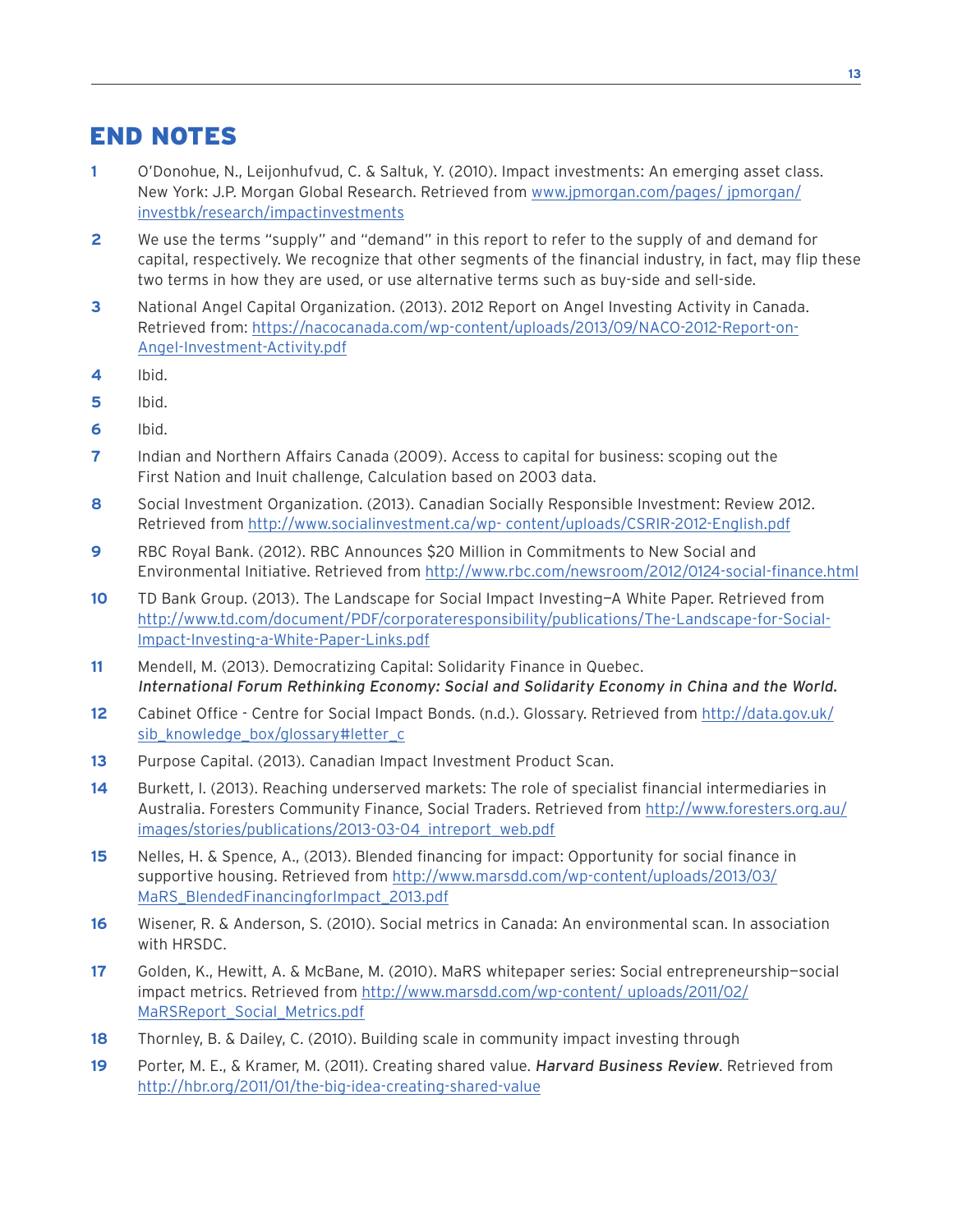### PURPOSE CAPITAL

Purpose Capital is an impact investment advisory firm that mobilizes all forms of capital — financial, intellectual and social — to accelerate social change.

We work with investors and their advisors to design and deploy customized impact investment strategies spanning sectors, asset classes, and regulatory regimes. We also work with governments, businesses, entrepreneurs and sector-leading organizations to develop new products, platforms and markets for compelling financial returns and measurable social impact.

### THE MaRS CENTRE FOR IMPACT INVESTING

The MaRS Centre for Impact Investing (the Centre), part of MaRS Discovery District, works to increase the effective application of impact investing by catalyzing new partnerships, mobilizing new capital, and stimulating innovation focused on tackling social and environmental problems in Canada.

The Centre supports the growing, vibrant network of players active in impact investing across Canada, and helps connect Canadian partners to the active global community working in the field of impact investing in both developed and emerging markets.

The Centre is active in market and product development, and also develops and delivers programs and services focused on research and policy, impact measurement, education and multi- sector engagement initiatives to mobilize private capital toward public good. The Centre is a member of the Global Impact Investment Network (GIIN) and a partner of GIIRS, IRIS and B Lab.

The information being provided (by any issuer) is for informational purposes only. Purpose Capital and the MaRS Centre for Impact Investing have not reviewed the information for accuracy or completeness, and do not comment or endorse the investments being offered. It is recommended that you discuss any potential investment with an advisor to ensure the investment is suitable for you.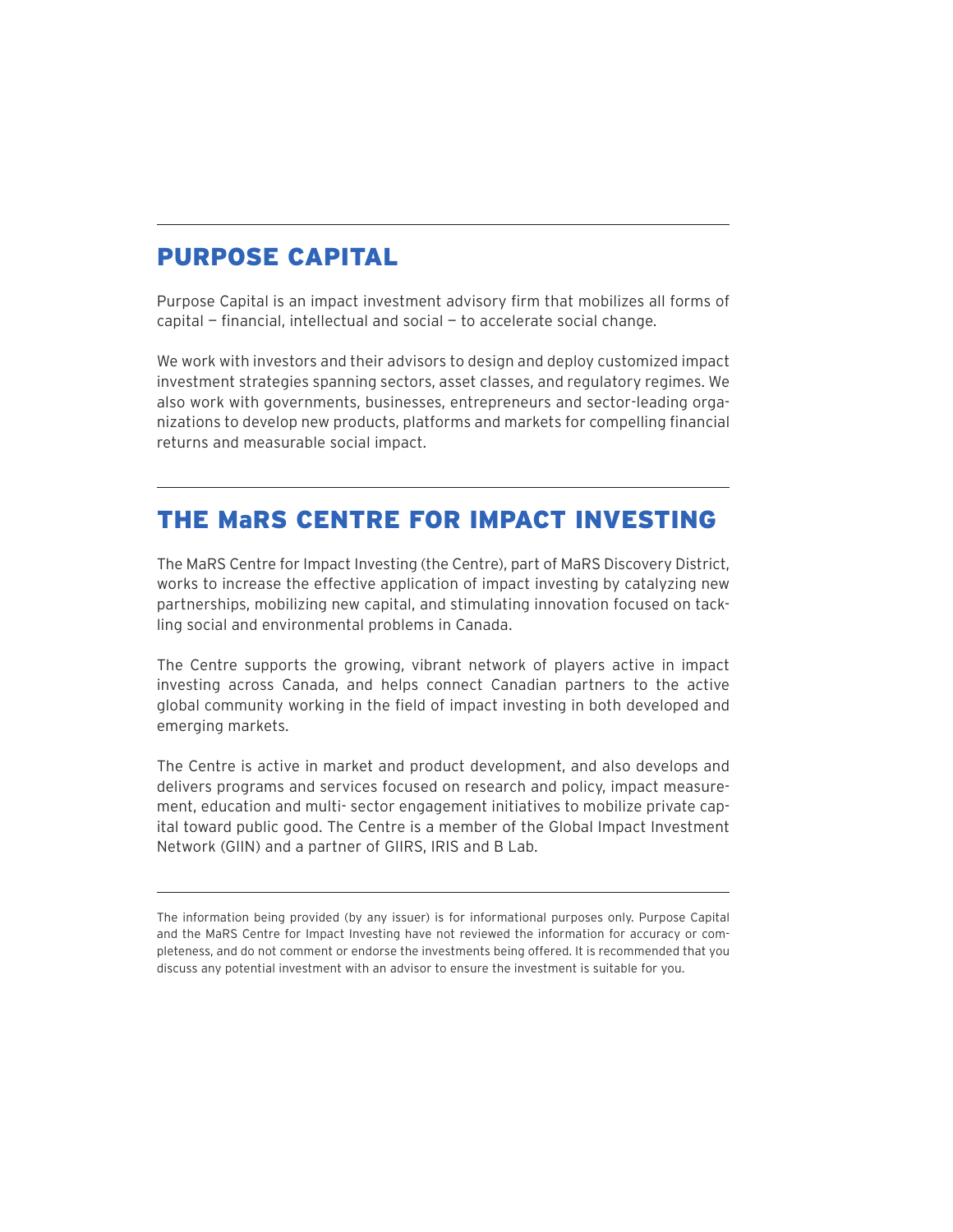